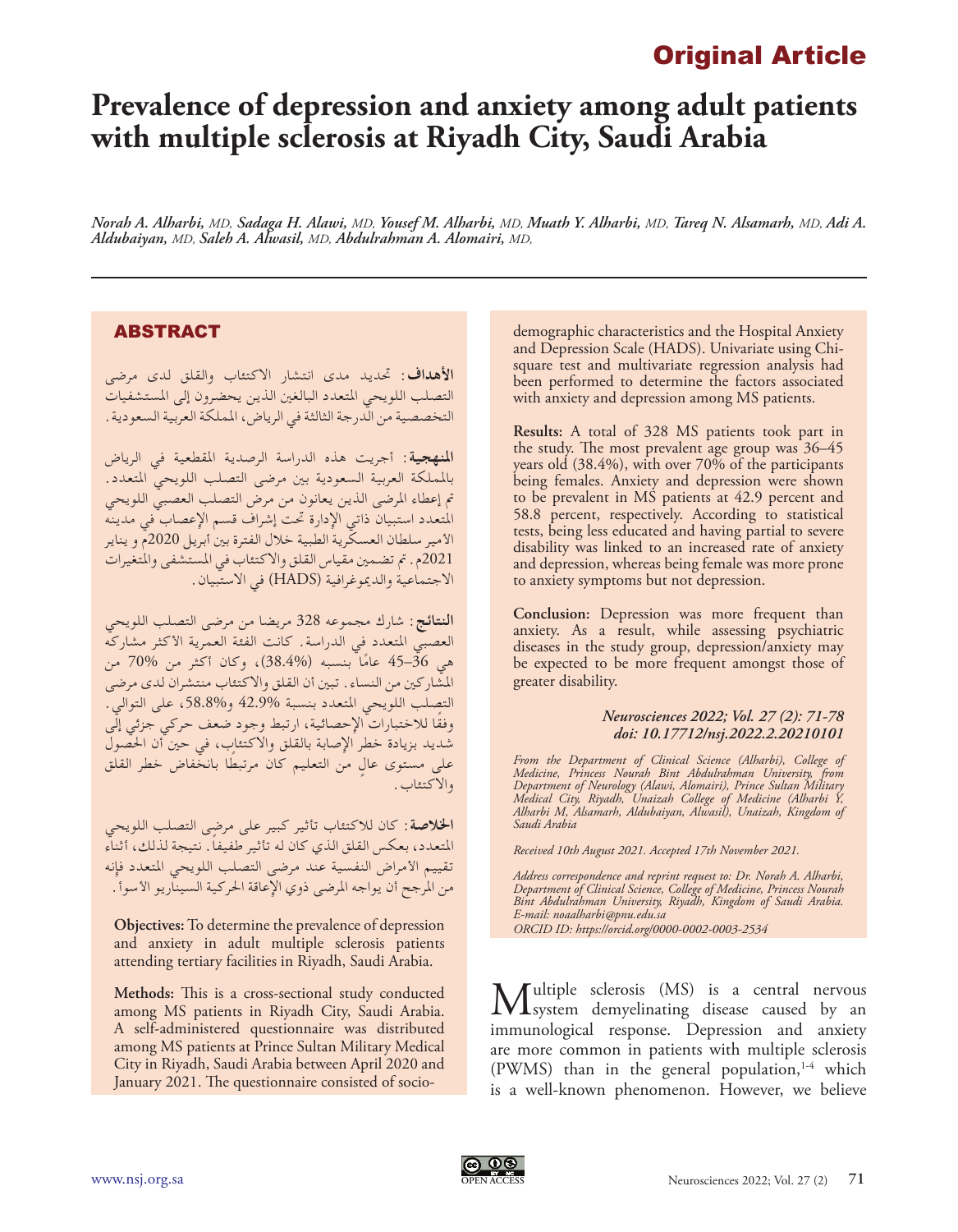that these illnesses are under-recognized in PWMS because several MS symptoms overlap with depression and anxiety, making detection more difficult. Fatigue, sleeplessness, anorexia, memory loss, and concentration problems are all common symptoms of depression, MS, or both.5,6 Furthermore, the symptoms of MS might mislead self-report rating scales designed to detect depression and anxiety, resulting in false positives or negatives.5,6 Moreover, depression in PWMS can impair their quality of life (QOL), medication adherence, and compliance, worsening their prognosis.<sup>7-9</sup> Suicidal thoughts and attempts are also common.10-13 The hospital Anxiety and Depression Scale is a one-of-a-kind measure for detecting anxiety and depression while taking into account both disorders' possible confounders, and it has been validated for use in PWMS.<sup>6</sup>

Depression is a significant mood illness that affects many people. It creates severe symptoms that impact how you feel, think, and handle day-to-day tasks like working, sleeping, and eating.14 In PWMS, the lifetime prevalence of depression in up to  $50\%,$ <sup>3</sup> compared to 10.8% in the general population.<sup>15</sup> The cause of depressive disorders in people with MS is unknown. However, it is assumed to be complex, with psychological, social, and neurological aspects - as well as immunologic and genetic factors - all having a part.<sup>16</sup>

Furthermore, depression can have a severe impact on these patients' health by raising the severity of their symptoms and reducing their compliance with therapy and follow-up, both of which have an impact on their medical costs.9 In addition to a decreased quality of life (QOL), cognitive impairment, and an increased risk of suicide, especially when anxiety is present.7,10,11 Furthermore, PWMS have a 10-year lower life expectancy than the general population of the same age.<sup>2</sup> Patients, caregivers, and care providers should not underestimate the impact of sadness and anxiety on PWMS. Improved identification, diagnosis, and treatment in medical offices, where people with mood disorders are frequently seen for the first time, can assist to improve these negative outcomes.<sup>17</sup> Unfortunately, despite convincing evidence of its high incidence, greater influence on prognosis, and quality of life, depression and anxiety are still underdiagnosed and undertreated.<sup>13</sup> The goal of this study is to find out how common depression and anxiety are among adult patients with multiple sclerosis in Riyadh, Saudi Arabia. We'll also see if there's a link between Hospital Anxiety and Depression Scale (HADS) score and patients' demographical, socio-educational, and

MS-related characteristics, as well as MS duration, Immunomodulatory type, and EDSS scores.

**Methods.** *Procedure*. The adult patients (aged 18) and up) currently being treated at Prince Sultan Military Medical City (n=328) were studied using primary and secondary data. The preliminary data was gathered via a survey, while the secondary data came from a review of the patient's medical records. As a result, ethical approval #HP-01-R079 was received.

The Hospital Anxiety and Depression Scale (HADS), established by Zigmond and Snaith, was used to assess the anxiety and depression of MS patients.18,19 The Hospital Anxiety and Depression Scale is a 14-item questionnaire developed to test nonpsychiatric, medically unwell outpatient populations for depression (7 questions) and anxiety (7 items) disorders. The HADS is a screening tool that does not provide a conclusive diagnosis; rather, it is the first step in a multistage process of identifying people who are at high risk for the disorder and evaluating them through clinical interviews. Each dimension has a possible score range of 0 to 21 points. Anxiety and depression were divided into 2 levels in this study. Patients were classified as anxious/depressed if their score was greater than 8, and not anxious/depressed if their score was less than 8.20,21 Meanwhile, multiple demographic and clinical variables were examined in the medical records, including (1) age, (2) gender, (3) age of onset, (4) duration of MS, (5) marital status, (4) educational level, (5) income in SAR, (6) type of MS, (7) treatment, and (8) degree of disability as measured by the Expanded Disability Status Scale (EDSS score). 22 The EDSS score ranges from 0 to 10, with higher numbers indicating more disability.

*Analytical statistics.* The statistical program for social sciences, version 26 was used to analyze the data (SPSS, Armonk, NY: IBM Corp, USA). Categorical variable is provided as counts and proportions, whereas continuous variable is presented as mean standard deviation (SD) or median with interquartile range (IQR) if appropriate. The Chi-square test was used to investigate the link between anxiety and depression levels and the patients' socio-demographic variables. The odds ratio and 95 percent confidence interval were also presented for significant results in a regression model to evaluate the significant independent predictor of anxiety and depression. A 0.05 (two-sided) *p*-value was used to signify statistical significance. The linear association between anxiety and depression scores was also assessed using the pearson correlation coefficient.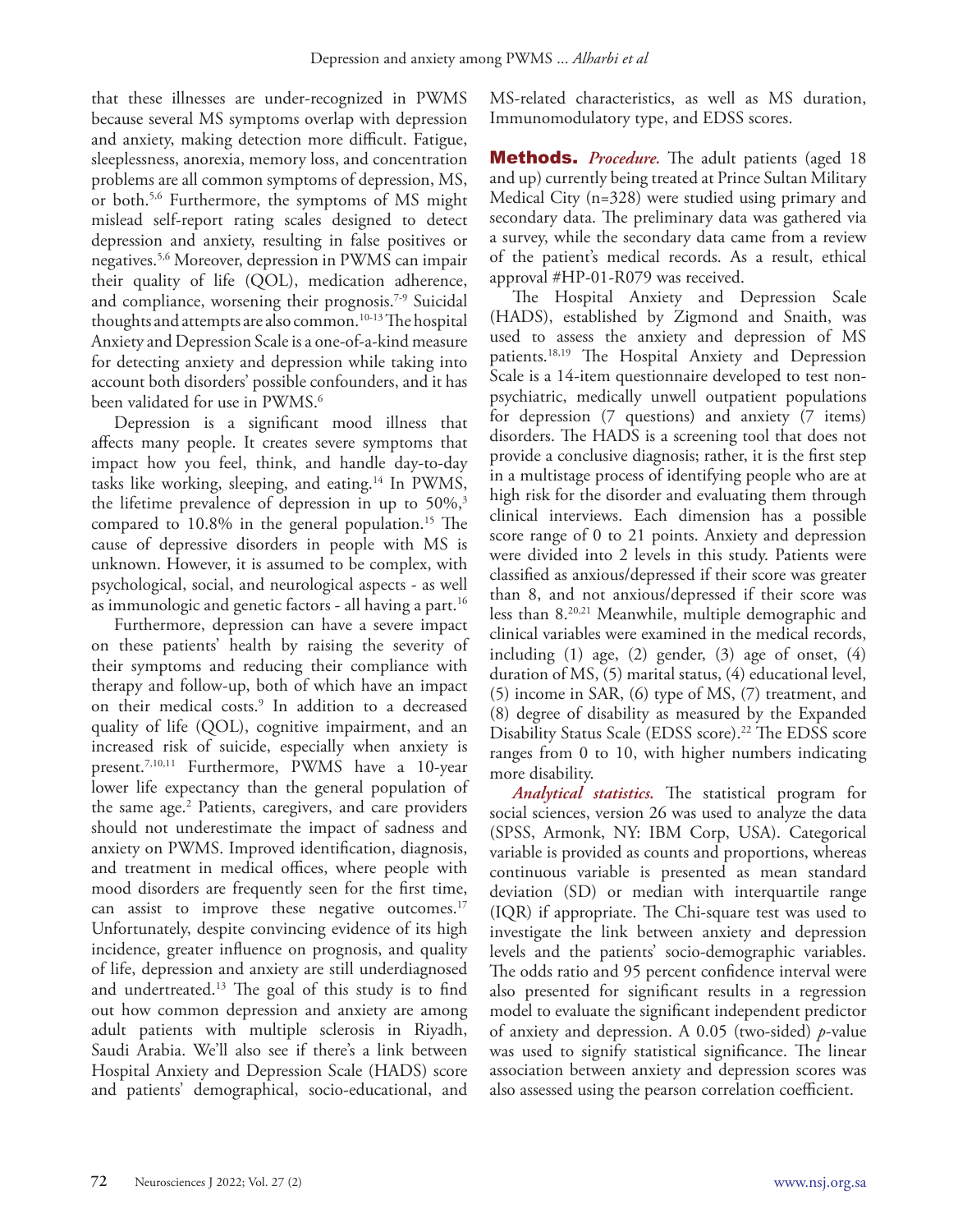| Study data                                                                         | n(%)       |
|------------------------------------------------------------------------------------|------------|
| Age group in years                                                                 |            |
| $18 - 35$ years                                                                    | 117 (35.7) |
| $36 - 45$ years                                                                    | 126 (38.4) |
| >45 years                                                                          | 85 (25.9)  |
| Gender                                                                             |            |
| Male                                                                               | 100 (30.5) |
| Female                                                                             | 228 (69.5) |
| Nationality                                                                        |            |
| Saudi                                                                              | 324 (98.8) |
| Non-Saudi                                                                          | 4(1.2)     |
| Marital Status                                                                     |            |
| Single                                                                             | 53 (16.2)  |
| Married                                                                            | 244 (74.4) |
| Divorced or Widowed                                                                | 31(9.5)    |
| Educational level                                                                  |            |
| Primary school                                                                     | 3(0.90)    |
| High school                                                                        | 107 (32.6) |
| Bachelor degree                                                                    | 198 (60.4) |
| Master or PhD                                                                      | 20(6.1)    |
| Number of cohabiting members                                                       |            |
| One adult                                                                          | 14 (4.3)   |
| A couple with one child younger than 16 years old                                  | 77 (23.5)  |
| Several adults are older than 16 years with one<br>child younger than 16 years old | 237 (72.3) |
| Job status                                                                         |            |
| Civilian                                                                           | 292 (89.0) |
| Military                                                                           | 36(11.0)   |
| Monthly salary in SAR                                                              |            |
| $<$ 2,000                                                                          | 80 (24.4)  |
| $2,000 - 5,000$                                                                    | 60 (18.3)  |
| $5,001 - 10,000$                                                                   | 68 (20.7)  |
| >10,000                                                                            | 120 (36.6) |
| Type of MS                                                                         |            |
| Primary                                                                            | 6(1.8)     |
| Secondary                                                                          | 37 (11.3)  |
| RIS                                                                                | 5(1.5)     |
| <b>CIS</b>                                                                         | 22(6.7)    |
| Relapsing-remitting                                                                | 258 (78.7) |
| Duration of MS                                                                     |            |
| $\leq 10$ years                                                                    | 192 (58.5) |
| $>10$ years                                                                        | 136 (41.5) |
| RIS - radiologic isolated syndrome, CIS - clinical isolated<br>syndrome            |            |

Table 1 - Socio-demographic characteristics of MS patients (n=328)

**Table 2** - Anxiety and depression characteristics of sample (n=301)<sup>\*</sup>

| <b>HADS</b> dimension                                                                                                                | n(%)            |
|--------------------------------------------------------------------------------------------------------------------------------------|-----------------|
| HADS-Anxiety (mean $\pm$ SD)                                                                                                         | $7.02 \pm 3.43$ |
| Level of anxiety                                                                                                                     |                 |
| Anxiety (Score >7)                                                                                                                   | 129 (42.9)      |
| No anxiety (Score $\leq$ 7)                                                                                                          | 172(57.1)       |
| $HADS-Depression (mean \pm SD)$                                                                                                      | $8.79 \pm 3.36$ |
| Level of depression                                                                                                                  |                 |
| Depression (Score >7)                                                                                                                | 177 (58.8)      |
| No depression $(\leq 7)$                                                                                                             | 124 (41.2)      |
| *Patients who had RIS and CIS were excluded from the assessment of<br>mental disorders, HADS - Hospital Anxiety and Depression Scale |                 |

old (38.4%) with females (69.5%) dominating the males (30.5%) and mostly were Saudis (98.8%). Nearly threequarters were married (74.4%) with approximately 61% were bachelor's degrees. Furthermore, 72.3% of the subjects were living with multiple members of a family including a child younger than 16 years. With respect to their occupational status, a great proportion of them were civilians (89%) with 36.6% were earning more than 10,000 SAR per month. The most common MS phenotype was relapsing-remitting. In addition, nearly 60% indicated 10 years or less duration of MS.

The prevalence of anxiety and depression was given at **Table 2**. Based on the results, it was found that the mean anxiety score was 7.02 (SD 3.43) with approximately 43% were considered as having anxiety symptoms while 57.1% were normal. With regards to depression, the mean depression score was 8.79 (SD 3.36) and based on the given criteria, nearly 60% were considered as having depressive symptoms and the rest were not depressed (41.2%).

When measuring the relationship between the level of anxiety and depression in regards to the sociodemographic characteristics of MS patients, it was found that the prevalence of anxiety was more common among females (*p*=0.001) but gender differences in depression were similar  $(p=0.182)$ . It was further observed that educated patients were more associated without the symptoms anxiety  $(p=0.006)$  and depression  $(p=0.022)$ while higher earner patients were more associated with anxiety  $(p=0.043)$ . In addition, the disability index was positively related to anxiety (*p*=0.005) and depression (*p*=0.030). On the other hand, age group, marital status, number of family members, type of MS, and duration of MS did not show a significant relationship when compared to both anxiety and depression (*p*>0.05) **(Table 3)**.

A multivariate regression model was subsequently performed based on the significant results presented

| <b>Results.</b> This study recruited 328 MS patients. The     |  |  |  |  |
|---------------------------------------------------------------|--|--|--|--|
| details of their socio-demographic characteristics were given |  |  |  |  |
| in Table 1. The most common age group was $36 - 45$ years     |  |  |  |  |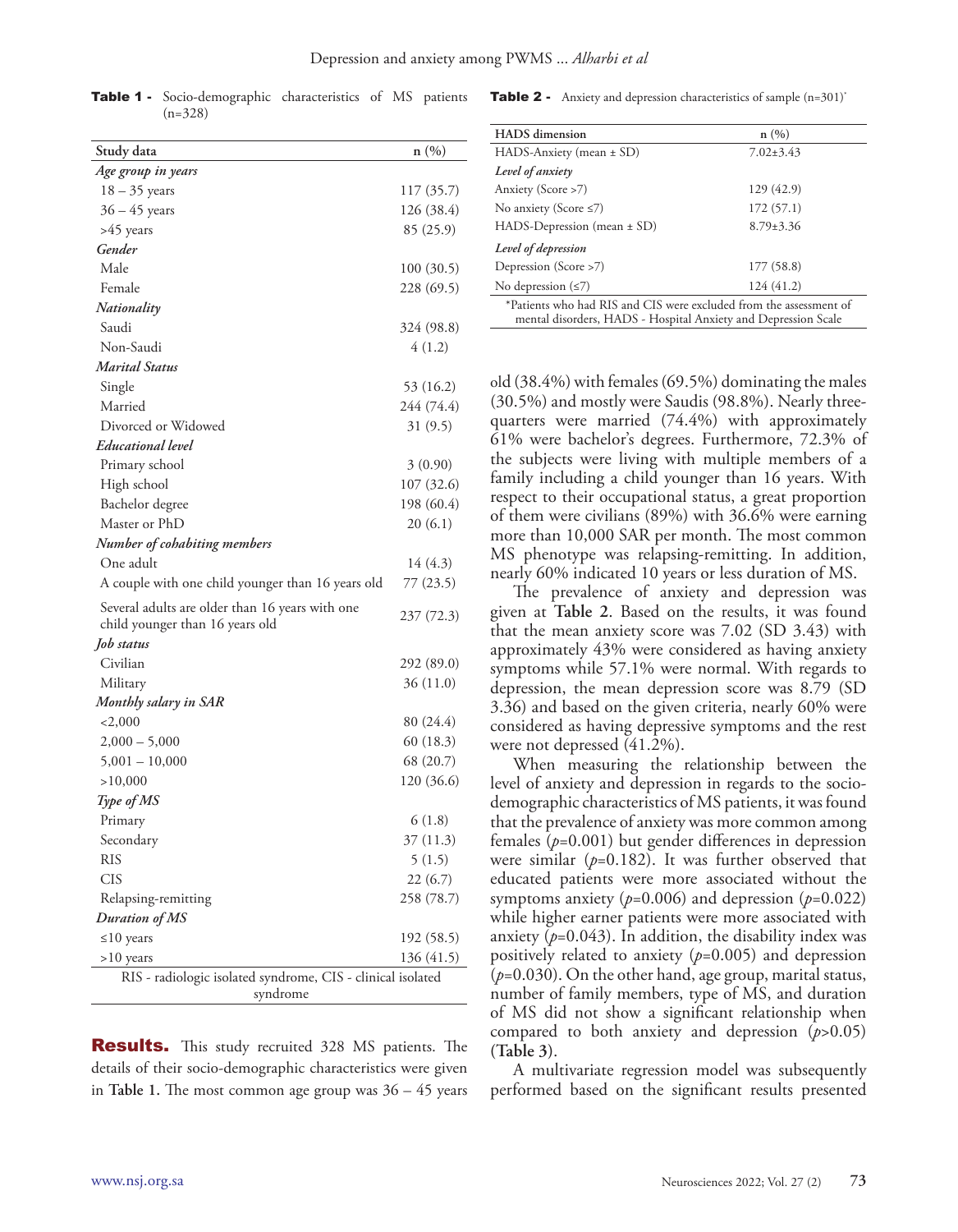Table 3 - Relationship between the level of anxiety and depression in regards to the socio demographic characteristics of the MS patients (n=301).

|                                                                                                     | Anxiety    |            | Depression |                  |  |
|-----------------------------------------------------------------------------------------------------|------------|------------|------------|------------------|--|
| Factors                                                                                             | No<br>Yes  |            | Yes        | No               |  |
|                                                                                                     | $(n=129)$  | $(n=172)$  | $(n=177)$  | $(n=124)$        |  |
|                                                                                                     | n(%)       |            |            |                  |  |
| Age group in years                                                                                  |            |            |            |                  |  |
| $\leq$ 40years                                                                                      | 80 (62.0)  | 89 (51.7)  | 102(57.6)  | 67(54.0)         |  |
| >40 years                                                                                           | 49 (38.0)  | 83 (48.3)  | 75 (42.4)  | 57 (46.0)        |  |
| $P$ -value                                                                                          | 0.076      |            | 0.536      |                  |  |
| Gender                                                                                              |            |            |            |                  |  |
| Male                                                                                                | 27(20.9)   | 67(39.0)   | 50(28.2)   | 44 (35.5)        |  |
| Female                                                                                              | 102(79.1)  | 105(61.0)  | 127(71.8)  | 80 (64.5)        |  |
| $P$ -value                                                                                          | $0.001$ ** |            | 0.182      |                  |  |
| <b>Marital Status</b>                                                                               |            |            |            |                  |  |
| Unmarried                                                                                           | 30(23.3)   | 46 (26.7)  | 45(25.4)   | 31(25.0)         |  |
| Married                                                                                             | 99 (76.7)  | 126(73.3)  | 132 (74.6) | 93(75.0)         |  |
| $P$ -value                                                                                          | 0.491      |            | 0.934      |                  |  |
| <b>Educational</b> level                                                                            |            |            |            |                  |  |
| High school or below                                                                                | 54 (41.9)  | 46(26.7)   | 68 (38.4)  | 32(25.8)         |  |
| Bachelor or higher                                                                                  | 75(58.1)   | 126(73.3)  | 109(61.6)  | 92 (74.2)        |  |
| $P$ -value                                                                                          | $0.006**$  |            | $0.022$ ** |                  |  |
| Number of family members                                                                            |            |            |            |                  |  |
| Couple and 1 child (<16 years)/One adult                                                            | 35(27.1)   | 50(29.1)   | 50(28.2)   | 35(28.2)         |  |
| Several adults with 1 child (<16 years)                                                             | 94 (72.9)  | 122(70.9)  | 127(71.8)  | 89 (71.8)        |  |
| $P$ -value                                                                                          | 0.712      |            | 0.997      |                  |  |
| Monthly salary in SAR                                                                               |            |            |            |                  |  |
| ≤5,000                                                                                              | 63 (48.8)  | 64 (37.2)  | 79 (44.6)  | 48 (38.7)        |  |
| >5,000                                                                                              | 66 (51.2)  | 108(62.8)  | 98 (55.4)  | 76 (61.3)        |  |
| $P$ -value                                                                                          | $0.043$ ** |            | 0.306      |                  |  |
| Type of MS                                                                                          |            |            |            |                  |  |
| Primary                                                                                             | 05(03.9)   | 01(0.60)   | 06(03.4)   | $\boldsymbol{0}$ |  |
| Secondary                                                                                           | 15(11.6)   | 22(12.8)   | 20(11.3)   | 17(13.7)         |  |
| Relapsing-remitting                                                                                 | 109(84.5)  | 149 (86.6) | 151 (85.3) | 107(86.3)        |  |
| $P$ -value                                                                                          | 0.127      |            | 0.102      |                  |  |
| Duration of MS                                                                                      |            |            |            |                  |  |
| $\leq 10$ years                                                                                     | 70 (54.3)  | 101(58.7)  | 97(54.8)   | 74 (59.7)        |  |
| >10 years                                                                                           | 59 (45.7)  | 71 (41.3)  | 80 (45.2)  | 50 (40.3)        |  |
| P-value                                                                                             | 0.440      |            | 0.401      |                  |  |
| Disability index                                                                                    |            |            |            |                  |  |
| Normal                                                                                              | 77 (59.7)  | 129(75.0)  | 113(63.8)  | 93(75.0)         |  |
| Partial to severe disability                                                                        | 52 (40.3)  | 43(25.0)   | 64 (36.2)  | 31(25.0)         |  |
| P-value                                                                                             | $0.005**$  |            | $0.040**$  |                  |  |
| P-value has been calculated using Chi-square test, ** Significant at $p$ <0.05 level, MS - Multiple |            |            |            |                  |  |
| sclerosis                                                                                           |            |            |            |                  |  |

in cross-tabulation. Accordingly, for anxiety, it can be observed that the odds of having anxiety were twice as higher in females than males (AOR=2.36; 95% CI=1.37 – 4.07; *p*=0.002). We also noticed that patients with bachelor's or higher degrees were more associated with a decreased rate of anxiety (AOR=0.51; 95% CI=0.31 – 0.86; *p*=0.011). Furthermore, we have learned that patients with partial to severe disability were 1.8 times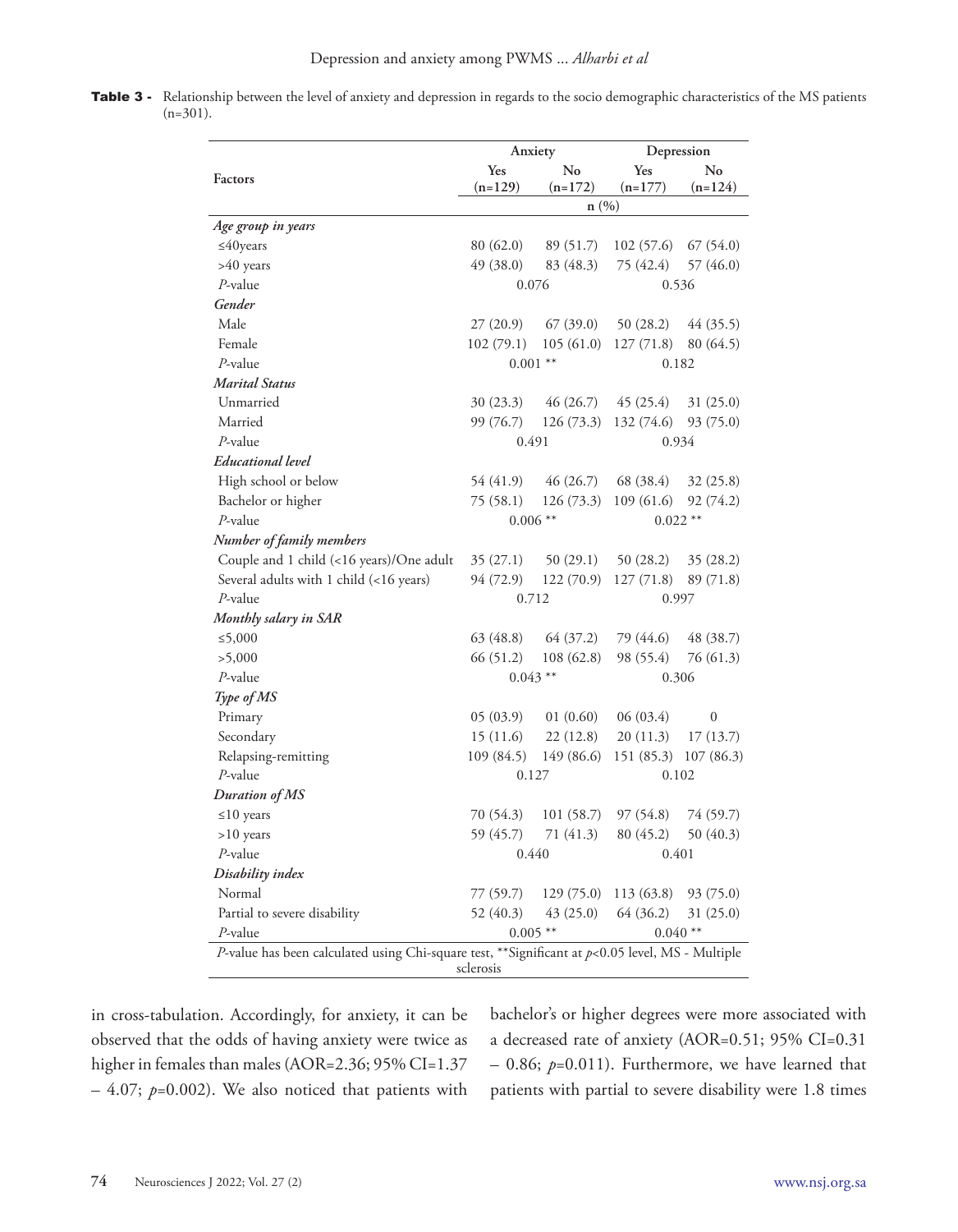higher to being associated with anxiety (AOR=1.86; 95% CI=1.11– 3.11; *p*=0.018). On the other hand, for depression, patients with bachelor's degrees or higher were more associated with a decreased rate of depression (AOR=0.55; 95% CI=0.33 – 0.91; *p*=0.019) and patients with partial to severe disability were 1.7 fold higher to being associated with depression (AOR=1.74; 95% CI=1.04 – 2.91; *p*=0.035) **(Table 4)**.

Table 4 - Multivariate regression analysis to determine the factor associated with anxiety and depression (n=301).

| Anxiety                                             | <b>AOR</b> | 95% CI                            | P-value    |  |  |
|-----------------------------------------------------|------------|-----------------------------------|------------|--|--|
| Gender                                              |            |                                   |            |  |  |
| Male                                                | Ref        |                                   |            |  |  |
| Female                                              | 2.36       | $1.37 - 4.07$ 0.002 <sup>**</sup> |            |  |  |
| <b>Educational</b> level                            |            |                                   |            |  |  |
| High school or below                                | Ref        |                                   |            |  |  |
| Bachelor or higher                                  | 0.51       | $0.31 - 0.86$ 0.011               |            |  |  |
| Monthly salary (SAR)                                |            |                                   |            |  |  |
| ≤5,000                                              | Ref        |                                   |            |  |  |
| >5,000                                              | 0.68       | $0.42 - 1.12$                     | 0.126      |  |  |
| Disability index                                    |            |                                   |            |  |  |
| Normal                                              | Ref        |                                   |            |  |  |
| Partial to severe disability                        | 1.86       | $1.11 - 3.11$ 0.018 **            |            |  |  |
| Depression                                          |            |                                   |            |  |  |
| Educational level                                   |            |                                   |            |  |  |
| High school or below                                | Ref        |                                   |            |  |  |
| Bachelor or higher                                  | 0.55       | $0.33 - 0.91$ $0.019$ **          |            |  |  |
| Disability index                                    |            |                                   |            |  |  |
| Normal                                              | Ref        |                                   |            |  |  |
| Partial to severe disability                        | 1.74       | $1.04 - 2.91$                     | $0.035***$ |  |  |
| AOR- Adjusted odds ratio; CI-Confidence Interval.** |            |                                   |            |  |  |
| Significant at $p<0.05$ level.                      |            |                                   |            |  |  |

**Discussion.** The present study is conducted to determine the prevalence of depression and anxiety among MS adult patients living in Riyadh, Saudi Arabia. Based on HADS-D criteria, the findings of this study showed that nearly 60% of the study subjects were identified to have depressive symptoms. Consistently, several papers indicated that depression was more common among MS patients varying from 34% to 89.9%.23-26 Further, the current study also agreed that the depression of MS patients was higher than the general population such as the study carried out by Al Amri et al., $^{27}$  where the prevalence of depression among the general public in Saudi Arabia was only 17.1%.

In our study, the prevalence of depression was more common among patients with a disability while it was less among educated patients. This indicates that the greater the disability of the patients was associated with the greater chance of having depression, whereas the higher the level of education was associated with the decreased chance of having depression. A similar result has been reported by Bahatig et al.<sup>25</sup> regarding the effect of depression on the overall health status of MS patients. Based on their accounts, the higher prevalence rate of depression was associated with poor health status. They further added that higher depression levels were more prevalent among MS patients who had been divorced, separated, or widowed. However, in this study, the prevalence of depression was similar between unmarried and married, which was consistent with the study carried out by Alsaadi and colleagues.<sup>28</sup> Conversely, it is known facts that relapsing-remitting MS was the most common type of MS. Hence, in this study, the prevalence of depression was relatively higher among this group of MS patients (*p*=0.102).



Figure 1 - The EDSS classification. EDSS - Expanded Disability Status Scale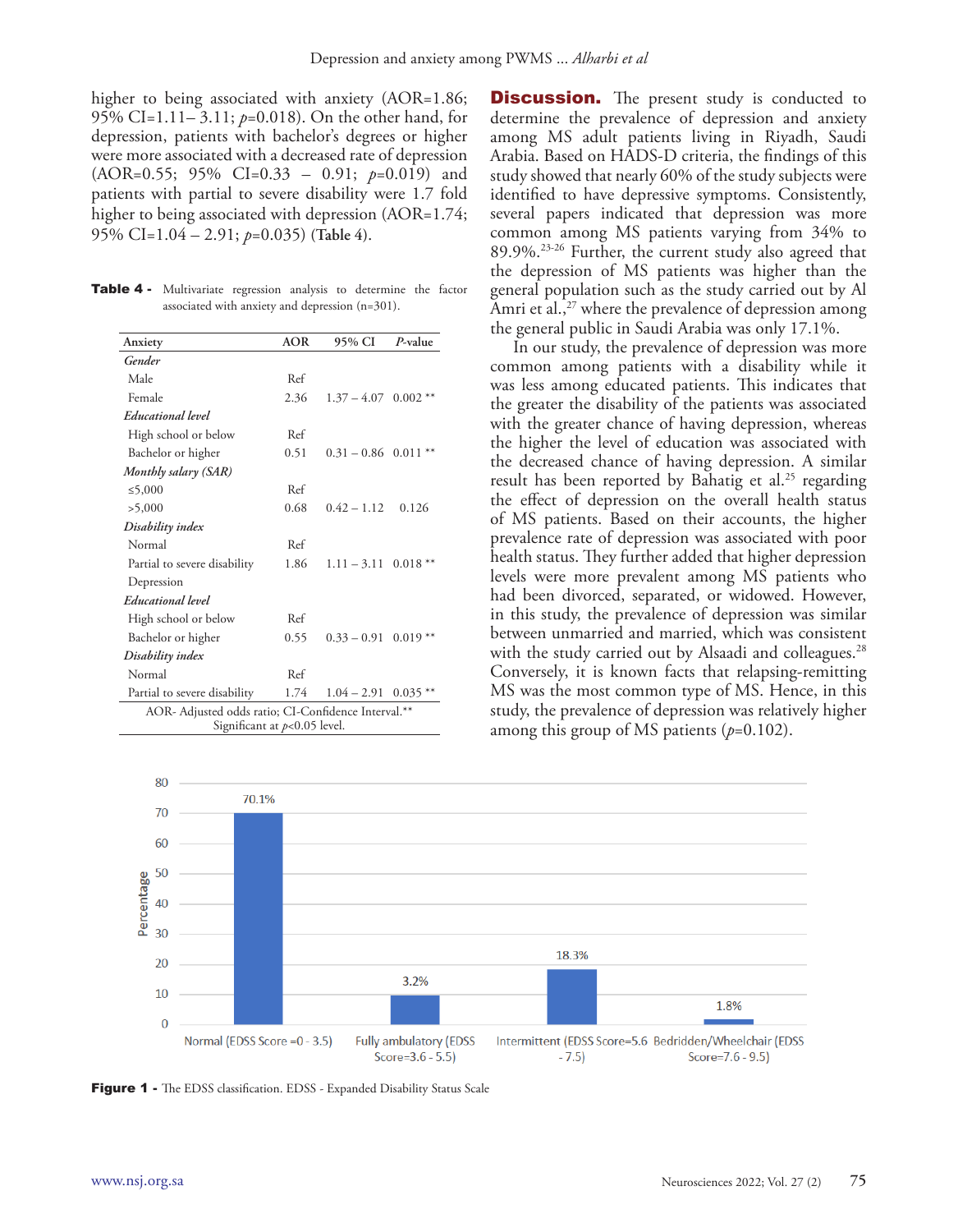

Figure 2 - Correlation (Pearson-r) between anxiety and depression score.

Anxiety is another factor that greatly affected the MS population. However, unlike depression, the prevalence of anxiety in this study was lower. Based on the given criteria, 42.4% of the MS patients had anxiety symptoms. This result is not consistent with the study of Bahathig et al.25 They used General Anxiety Disorder (GAD-7) questionnaire to measure the anxiety level of MS patients. Based on GAD-7 criteria, moderate to severe anxiety had been detected in 51% of the subjects. In a study conducted in Iran,<sup>24</sup> the prevalence of anxiety was even higher, as 73.6% reported anxiety ranging from moderate to severe. On the other hand, Alsaadi et al.28 accounted lower prevalence rate of anxiety as only 20% of the MS patients had a significant anxiety disorder. They further explained that the variability of rates depends on the study methodology since MS clinics, community samples, and health administrative databases are likely to have conflicting rates.

When compared to the general population, it can be noticed that the anxiety of the general public was lower than that of MS patients. For instance, in Saudi Arabia,<sup>27</sup> reports indicated that only 10% of the general public detected anxiety symptoms. While according to the literature, the prevalence of anxiety was higher in other Arab countries.<sup>29-31</sup> In Iran,<sup>32</sup> 29.2% identified as having mental disorders with only 4.7% being anxious. Incidentally, in Brazil<sup>33</sup> their outcome showed similar results. Accordingly, 45% of the respondents exhibited anxiety symptoms.

Moreover, we have learned that the prevalence of anxiety varies according to gender and educational level.

The outcome of this study predicted that the increased chance of anxiety was more prevalent among female patients with poor physical health status, while patients with better education were less likely to be affected by the anxiety than those less educated patients. In a study by Bahathig and colleagues,<sup>25</sup> they documented that the prevalence of anxiety was more common in patients with poor health, which was similar to our results. Conversely, some papers relate anxiety to economic status.<sup>34</sup> Given that MS treatment is costly, only patients with an excellent economic situation were less affected by the burden of expensive treatment. Therefore, their mental status is not significantly affected, unlike those with inadequate financial income where every penny is accounted for; these patients are likely to abandon the cost-effective treatment, which could lead to the increase of mental health disorders, including anxiety and depression, resulting to poor quality of life. In our study, however, the prevalence rate of anxiety was not significantly different in monthly income (*p*=0.083), which was not consistent with the previous results. It may be because the health care system in Saudi Arabia provides comprehensive care for all individuals. It is imperative that patients with poor economic status may seek free treatment from the government to fend off the expensive treatment process of the disease since the treatment itself, hospital visits and rehabilitation are free.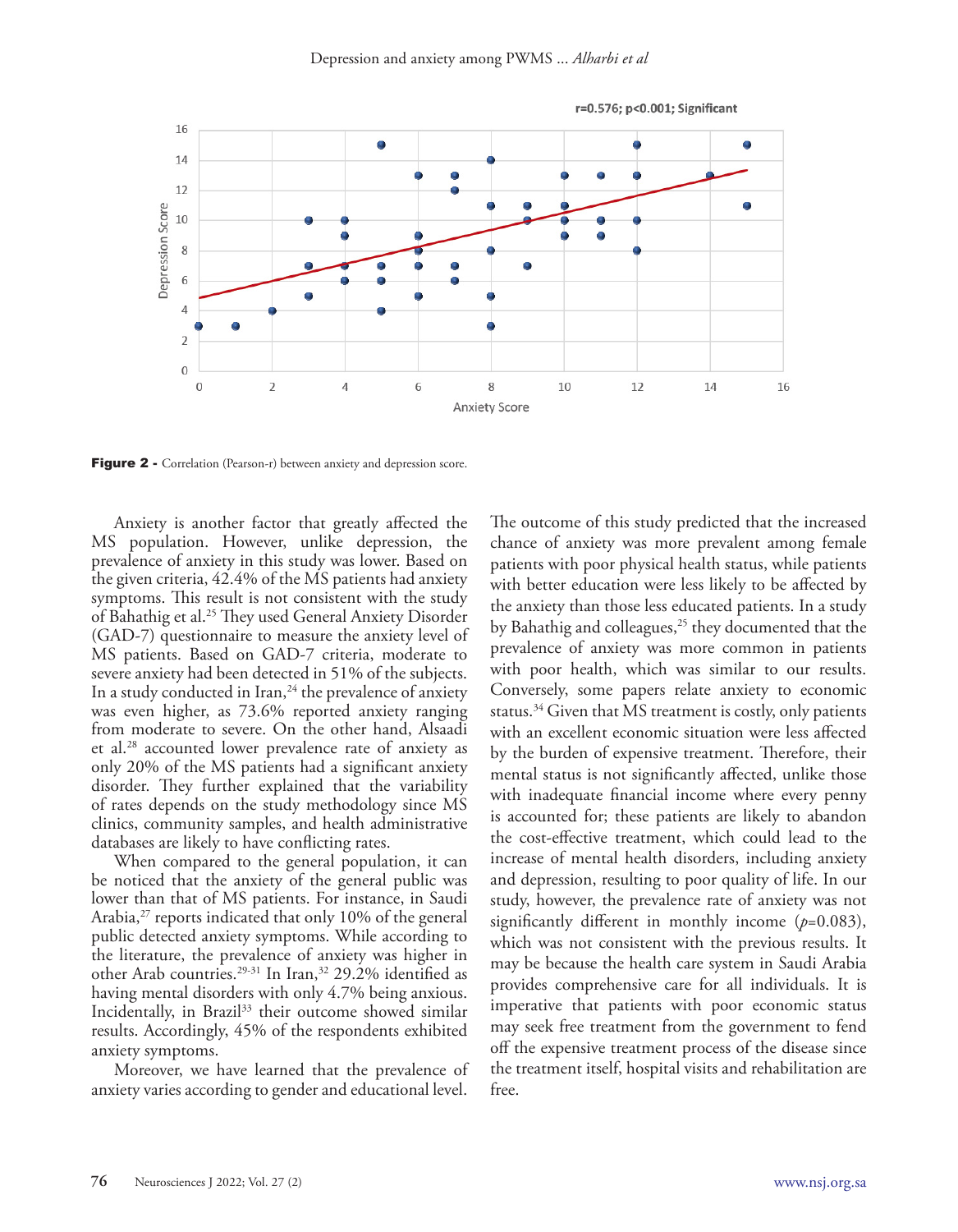*Conclusion.* The MS patients were significantly affected by depression, while anxiety was marginal. Patients with disabilities are likely to have a worst-case scenario in evaluating psychiatric disorders among the study population. Furthermore, this study agreed that MS patients are more susceptible to psychiatric disorders than the general population. Therefore, a more systemic psychiatric evaluation is essential to alleviate adverse outcomes among these groups of patients. Moreover, MS patients with deteriorating physical health are more vulnerable to mental disorders. Thus, periodic mental health evaluation is vital. Psychologists and psychiatrists have an important role in improving the quality of life among MS patients.

#### References

- 1. Boeschoten RE, Braamse AM, Beekman AT, Cuijpers P, van Oppen P, Dekker J, et al. Prevalence of depression and anxiety in multiple sclerosis: a systematic review and meta-analysis. *J Neurol Sci* 2017; 372: 331-341.
- 2. Brønnum-Hansen H, Koch-Henriksen N, Stenager E. Trends in survival and cause of death in Danish patients with multiple sclerosis. *Brain* 2004; 127: 844-850.
- 3. Siegert RJ, Abernethy DA. Depression in multiple sclerosis: a review. *J Neurol Neurosurg Psychiatr* 2005; 76: 469-475.
- 4. Beiske AG, Svensson E, Sandanger I, Czujko B, Pedersen ED, Aarseth JH, et al. Depression and anxiety amongst multiple sclerosis patients. *Eur J Neurol* 2008; 15: 239-245.
- 5. Benedict RH, Fishman I, McClellan MM, Bakshi R, Weinstock-Guttman B. Validity of the beck depression inventory-fast screen in multiple sclerosis. *Mult Scler J* 2003; 9: 393-396.
- 6. Honarmand K, Feinstein A. Validation of the Hospital Anxiety and Depression Scale for use with multiple sclerosis patients. *Mult Scler J* 2009; 15: 1518-1524.
- 7. Fruewald S, Loeffler-Stastka H, Eher R, Saletu B, Baumhacki U. Depression and quality of life in multiple sclerosis. *Acta Neurol Scand* 2001; 104: 257-261.
- 8. Mohr DC, Goodkin DE, Likosky W, Gatto N, Baumann KA, Rudick RA. Treatment of depression improves adherence to interferon beta-1b therapy for multiple sclerosis. *Arch Neurol*  1997; 54: 531-533.
- 9. Katon WJ. Epidemiology and treatment of depression in patients with chronic medical illness. *Dialogues Clin Neurosci*  2011; 13: 7-23.
- 10. Feinstein A. Multiple sclerosis, depression, and suicide. *BMJ* 1997; 315: 691-692.
- 11. Feinstein A. An examination of suicidal intent in patients with multiple sclerosis. *Neurology* 2002; 59: 674-678.
- 12. Sadovnick AD, Eisen K, Ebers GC, Paty DW. Cause of death in patients attending multiple sclerosis clinics. *Neurology*  1991; 41: 1193.
- 13. Skokou M, Soubasi E, Gourzis P. Depression in multiple sclerosis: a review of assessment and treatment approaches in adult and pediatric populations. *Int Sch Res Notices* 2012; 2012.
- 14. The National Institute of Mental Health. Depression [Internet]. February. 2018. Available from: https://www.nimh.nih.gov/ health/topics/depression/index.shtml
- 15. Lim GY, Tam WW, Lu Y, Ho CS, Zhang MW, Ho RC. Prevalence of depression in the community from 30 countries between 1994 and 2014. *Sci Rep* 2018; 8: 1-0.
- 16. Goldman Consensus Group. The Goldman Consensus statement on depression in multiple sclerosis. *Mult Scler J*  2005; 11: 328-337.
- 17. Minden SL, Feinstein A, Kalb RC, Miller D, Mohr DC, Patten SB, Bever C, Schiffer RB, Gronseth GS, Narayanaswami P. Evidence-based guideline: assessment and management of psychiatric disorders in individuals with MS: report of the Guideline Development Subcommittee of the American Academy of Neurology. *Neurology* 2014; 82: 174-181.
- 18. Zigmond AS, Snaith RP. The hospital anxiety and depression scale. *Acta Psychiatr Scand* 1983; 67: 361-370.
- 19. Terkawi AS, Tsang S, AlKahtani GJ, Al-Mousa SH, Al Musaed S, AlZoraigi US, et al. Development and validation of Arabic version of the Hospital Anxiety and Depression Scale. *Saudi J Anaesth* 2017; 11: S11.
- 20. Vasilopoulou C, Bourtsi E, Giaple S, Koutelekos I, Theofilou P, Polikandrioti M. The impact of anxiety and depression on the quality of life of hemodialysis patients. *Glob J Health Sci* 2016; 8: 45-55.
- 21. Rishi P, Rishi E, Maitray A, Agarwal A, Nair S, Gopalakrishnan S. Hospital anxiety and depression scale assessment of 100 patients before and after using low vision care: A prospective study in a tertiary eye-care setting. *Indian J Ophthalmol* 2017; 65: 1203.
- 22. Kurtzke JF. Rating neurologic impairment in multiple sclerosis: an expanded disability status scale (EDSS). *Neurology* 1983; 33: 1444-1452.
- 23. Tauil CB, Grippe TC, Dias RM, Dias-Carneiro RP, Carneiro NM, Aguilar AC, Silva FM, Bezerra F, Almeida LK, Massarente VL, Giovannelli ED. Suicidal ideation, anxiety, and depression in patients with multiple sclerosis. *Arquivos de neuro-psiquiatria* 2018; 76: 296-301.
- 24. Karimi S, Andayeshgar B, Khatony A. Prevalence of anxiety, depression, and stress in patients with multiple sclerosis in Kermanshah-Iran: a cross-sectional study. *BMC psychiatry* 2020; 20: 1-8.
- 25. Bahathig A, Alblowi MA, Alhilali AA, AlJasim BS, Alhelow M, Aldakheel H, et al. The Prevalence and Association of Depression and Anxiety With Multiple Sclerosis in Riyadh, Saudi Arabia: A Cross-Sectional Study. *Cureus* 2020; 12: e12389.
- 26. Alhussain H, Aldayel AA, Alenazi A, Alowain F. Multiple sclerosis patients in Saudi Arabia: prevalence of depression and its extent of severity. *Cureus* 2020; 12: e7005.
- 27. Alamri HS, Algarni A, Shehata SF, Al Bshabshe A, Alshehri NN, ALAsiri AM, et al. Prevalence of depression, anxiety, and stress among the general population in Saudi Arabia during Covid-19 pandemic. *Int J Environ Res Public Health* 2020; 17: 9183.
- 28. Alsaadi T, El Hammasi K, Shahrour TM, Shakra M, Turkawi L, Almaskari B, et al. Prevalence of depression and anxiety among patients with epilepsy attending the epilepsy clinic at Sheikh Khalifa Medical City, UAE: A cross-sectional study. *Epilepsy Behav* 2015; 52: 194-199.
- 29. Bener A, Abou-Saleh MT, Dafeeah EE, Bhugra D. The prevalence and burden of psychiatric disorders in primary health care visits in Qatar: Too little time?. *J Family Med Prim Care* 2015; 4: 89.